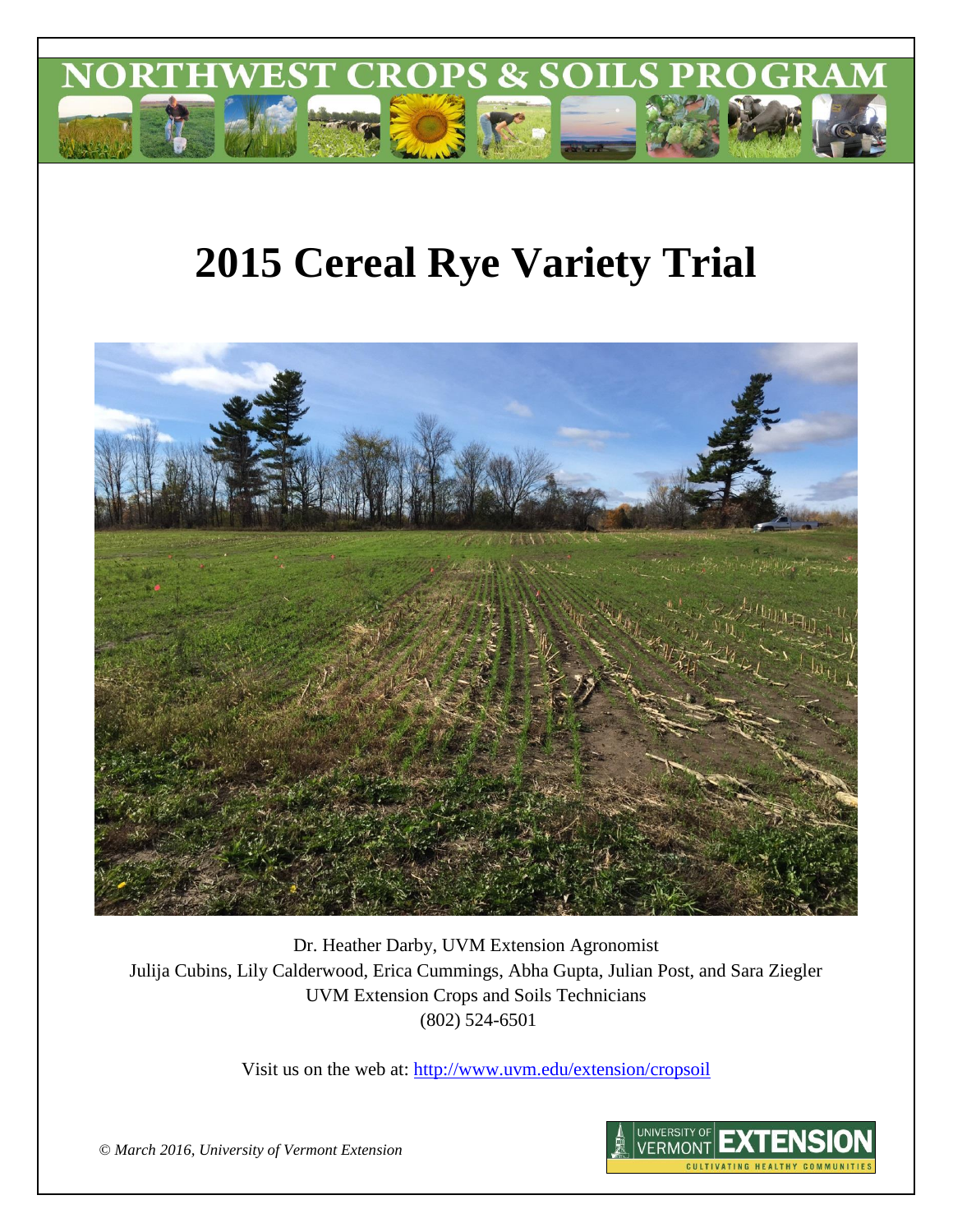## **2015 CEREAL RYE VARIETY TRIAL Dr. Heather Darby, University of Vermont Extension heather.darby[at]uvm.edu**

The interest in growing cereal rye for grain to be sold as cover crop seed, or to other value-added markets (distillers and bakers), has increased considerably. As a result, farmers and end-users are requesting yield and quality information on cereal rye varieties. In 2015, University of Vermont Extension Northwest Crops and Soils (NWCS) Program conducted a variety trial to evaluate yield and quality of cereal rye. The varieties were Huron, Spooner, and one variety that was not specified (VNS).

# **MATERIALS AND METHODS**

The experimental design of the study was a randomized complete block with treatment plots replicated four times. Treatments were three varieties: Huron, Spooner, and one variety not specified (VNS). The trial field was fall plowed. The field was disked and prepared with a spike tooth harrow to prepare the seedbed for planting. The plots were planted with a Great Plains cone seeder on 18-Sep 2014; plots were 5' x 20' (Table 1). On 27-Jul 2015, three plant heights per plot were measured prior to harvest.

|                               | <b>Borderview Research Farm, Alburgh, VT</b> |
|-------------------------------|----------------------------------------------|
| Soil Type                     | Benson rocky silt loam                       |
| Previous Crop                 | Winter canola                                |
| <b>Tillage Operations</b>     | Fall plow, disc, and spike tooth harrow      |
| Harvest Area (ft.)            | $5 \times 20$                                |
| Seeding Rate (lbs $ac^{-1}$ ) | 100                                          |
| Replicates                    | $\overline{4}$                               |
| Planting Date (2014)          | $18-Sep$                                     |
| Harvest Date (2015)           | $27$ -Jul                                    |

**Table 1: Agronomic and trial information for the rye cover crop variety trial, 2014-2015.**

Grain plots were harvested at the Alburgh site with an Almaco SPC50 plot combine on 27-Jul. Following harvest, seed was cleaned with a small Clipper cleaner (A.T. Ferrell, Bluffton, IN). Grain moisture, test weight, and yield were calculated. An approximate one pound subsample was collected to determine quality. Quality measurements included standard testing parameters used by commercial mills. Test weight was measured by the weighing of a known volume of grain. Once test weight was determined, the samples were then ground into flour using the Perten LM3100 Laboratory Mill. At this time, flour was evaluated for its protein content, falling number, and mycotoxin levels. Grains were analyzed for protein content using the Perten Inframatic 8600 Flour Analyzer. The determination of falling number (AACC Method 56-81B, AACC Intl., 2000) was measured on the Perten FN 1500 Falling Number Machine. The falling number is related to the level of sprout damage that has occurred in the grain. It is measured by the time it takes, in seconds, for a stirrer to fall through a slurry of flour and water to the bottom of the tube. Deoxynivalenol (DON) analysis was done using Veratox DON 5/5 Quantitative test from the NEOGEN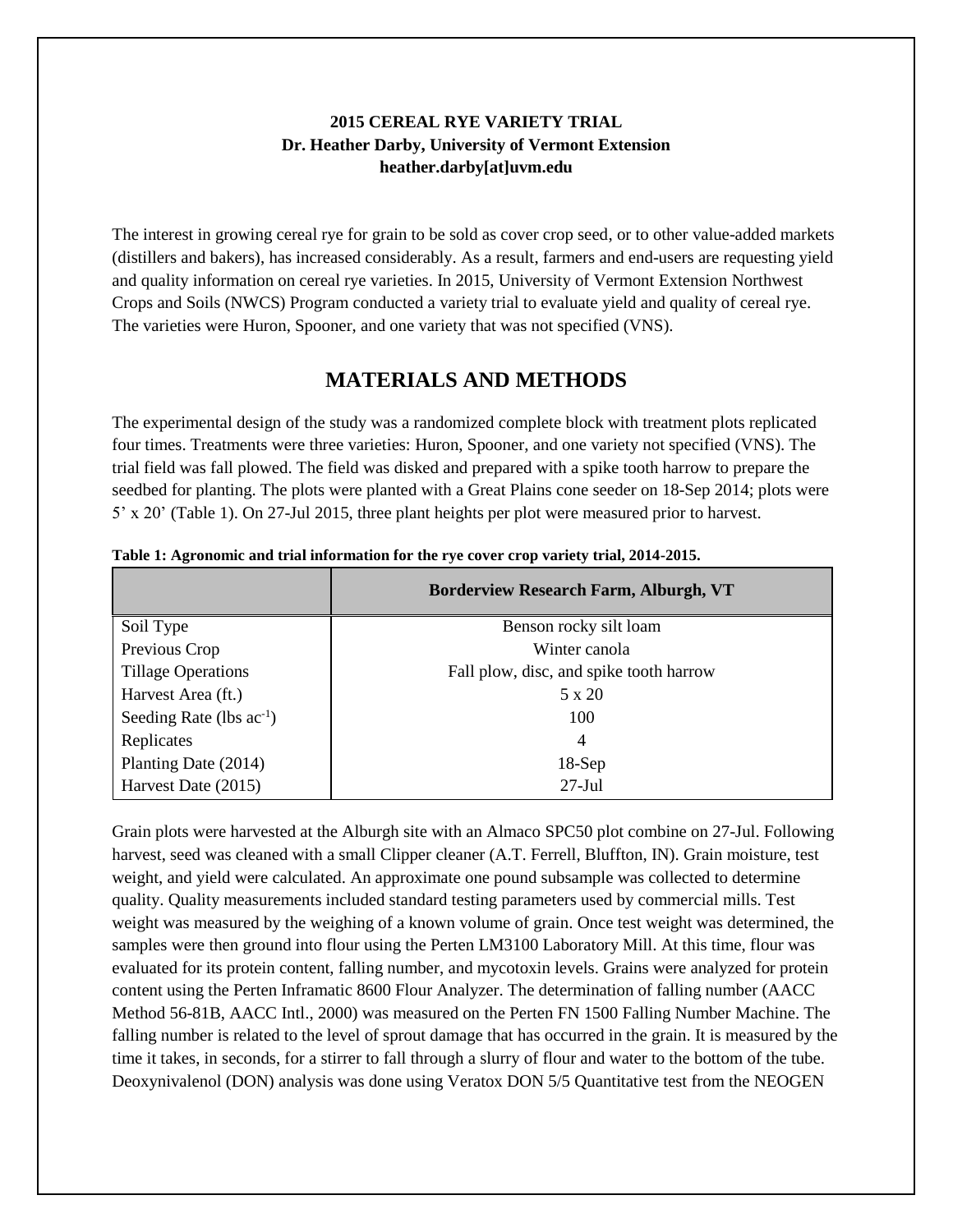Corp. This test has a detection range of 0.5 to 5 ppm. Samples with DON values greater than 1 ppm are considered unsuitable for human consumption.

Variations in project results can occur because of variations in genetics, soil, weather, and other growing conditions. Statistical analysis makes it possible to determine whether a difference among treatments is real or whether it might have occurred due to other variations in the field. At the bottom of each table, a LSD value is presented for each variable (e.g. yield). Least Significant Differences (LSD's) at the 10% level of probability are shown. Where the difference between two treatments within a column is equal to or greater than the LSD value at the bottom of the column, you can be sure in 9 out of 10 chances that there is a real difference between the two values. Treatments that were not significantly lower in performance than the highest value in a particular column are indicated with an asterisk. In the following

example, treatment A is significantly different from treatment C but not from treatment B. The difference between A and B is equal to 200, which is less than the LSD value of 300. This means that these treatments did not differ in yield. The difference between A and C is equal to 400, which is greater than the LSD value of 300. This means that the yields of these treatments were significantly different from one another.

| <b>Treatment</b> | Yield |
|------------------|-------|
| А                | 2100* |
| B                | 1900* |
| C                | 1700  |
| LSD.             | 300   |

### **RESULTS**

Using data from a Davis Instruments Vantage Pro2 Weather Station on-site at Borderview Research Farm in Alburgh, VT, weather data were summarized for the 2014-2015 growing season (Table 2). The growing season was marked by lower than average temperatures in April, June, and July, and lower than normal rainfall during September, April, May, and July. In June we faced above average rainfall. In Alburgh, there was an accumulation of 4911 Growing Degree Days (GDDs), which is 200 GDDs above the 30 year average.

| Table 2. Temperature and precipitation summary for Alburgh, VT, 2014 and 2015. |  |
|--------------------------------------------------------------------------------|--|
|--------------------------------------------------------------------------------|--|

| Alburgh, VT                         | $Sep-14$ | $Oct-14$ | Apr- $15$ | $May-15$ | $Jun-15$ | $Jul-15$ |
|-------------------------------------|----------|----------|-----------|----------|----------|----------|
| Average temperature $({}^{\circ}F)$ | 60.6     | 51.9     | 43.4      | 61.9     | 63.1     | 70.0     |
| Departure from normal               | 0.0      | 3.7      | $-1.4$    | 5.5      | $-2.7$   | $-0.6$   |
|                                     |          |          |           |          |          |          |
| Precipitation (inches)              | 1.33     | 4.27     | 0.09      | 1.94     | 6.42     | 1.45     |
| Departure from normal               | $-2.31$  | 0.67     | $-2.73$   | $-1.51$  | 2.73     | $-2.70$  |
|                                     |          |          |           |          |          |          |
| Growing Degree Days (base 32°F)     | 860      | 622      | 373       | 930      | 938      | 1188     |
| Departure from normal               | 2        | 120      | $-11$     | 174      | $-75$    | $-10$    |

Based on weather data from a Davis Instruments Vantage Pro2 with WeatherLink data logger.

Historical averages are for 30 years of NOAA data (1981-2010) from Burlington, VT.

◊ October 2013 precipitation data based on National Weather Service data from cooperative stations in Burlington, VT [\(http://www.nrcc.cornell.edu/page\\_nowdata.html\)](http://www.nrcc.cornell.edu/page_nowdata.html).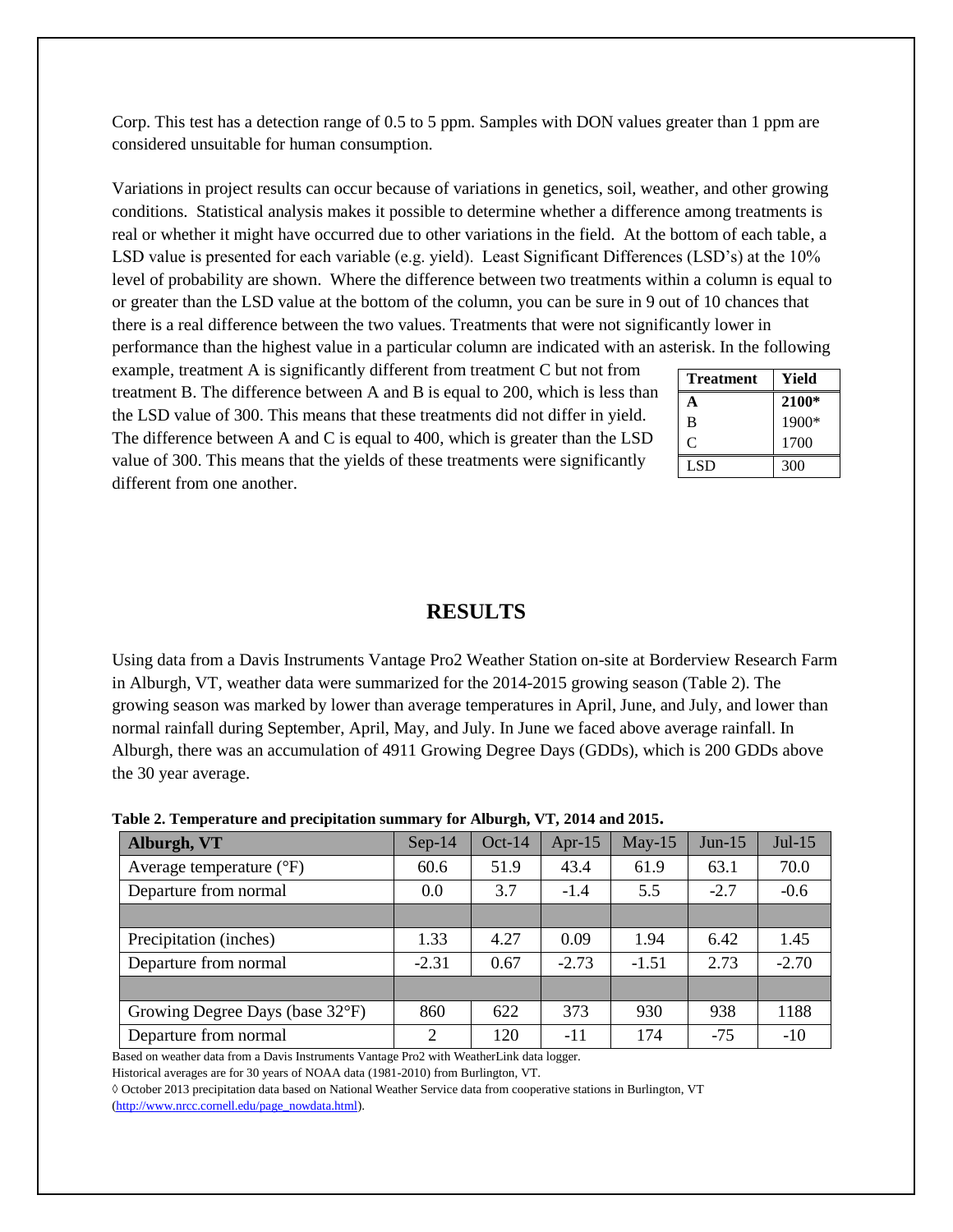There were no significant differences in the measures of height, harvest moisture, test weight, or yield between the cereal rye varieties (Table 3). Harvest moisture were high (average 20.9%) due to a weatherrelated early harvest. The mean yield for the trial was  $1710$  lbs  $ac^{-1}$ .

| Variety    | Height    | Yield         | Harvest moisture | Test weight      |
|------------|-----------|---------------|------------------|------------------|
|            | cm        | lbs $ac^{-1}$ | $\frac{0}{0}$    | $lbs$ bu $^{-1}$ |
| Huron      | 122       | 1835          | 21.1             | 52.8             |
| Spooner    | 127       | 1509          | 21.0             | 53.4             |
| <b>VNS</b> | 127       | 1785          | 20.8             | 53.5             |
| <b>LSD</b> | <b>NS</b> | <b>NS</b>     | <b>NS</b>        | <b>NS</b>        |
| Trial mean | 125.7     | 1710          | 20.9             | 53.2             |

| Table 3: Height, populations, and test weight at harvest, Alburgh, VT 2015. |  |
|-----------------------------------------------------------------------------|--|
|-----------------------------------------------------------------------------|--|

Treatments indicated in **bold** had the top observed performance.

LSD – Least significant difference.

NS – No significant difference.

Huron, Spooner, and VNS rye varieties did not significantly differ in crude protein and DON concentrations (Table 4). Overall, the crude protein (average 8.8%) and DON concentrations (average .51 ppm) were low. All varieties were well below the DON threshold for human consumption, 1 ppm. Huron performed the best in the falling number test with a falling number of 126 seconds.

#### Variety Crude protein @ 12% moisture Falling number seconds DON ppm % Huron 8.7 **126\*** 0.53 Spooner **8.9** 106 0.53 VNS 8.7 104 **0.48** LSD NS 12 NS

#### **Table 4: Grain quality of 3 cereal rye varieties, Alburgh, VT, 2015.**

\*Treatments with an asterisk are not significantly different than the top performer in **bold**.

Trial Mean 8.8 112 0.51

LSD – Least significant difference.

NS – No significant difference.

## **DISCUSSION**

Many farmers question if growing VNS types of cereal rye limit yield and quality. There were very few statistically significant differences between the cereal rye varieties evaluated. Based on this single year of data collection, it appears that cereal rye varieties performed similarly in yield and quality. Ideally, rye should have a test weight of 56 lbs bu<sup>-1</sup> and all three varieties tested fell short of that quality parameter. Huron did have a higher falling number, and it may be a more suitable candidate for baking and distilling. In the future, it will be important to determine if other quality metrics should be evaluated to determine suitability of rye for baking or distilling.